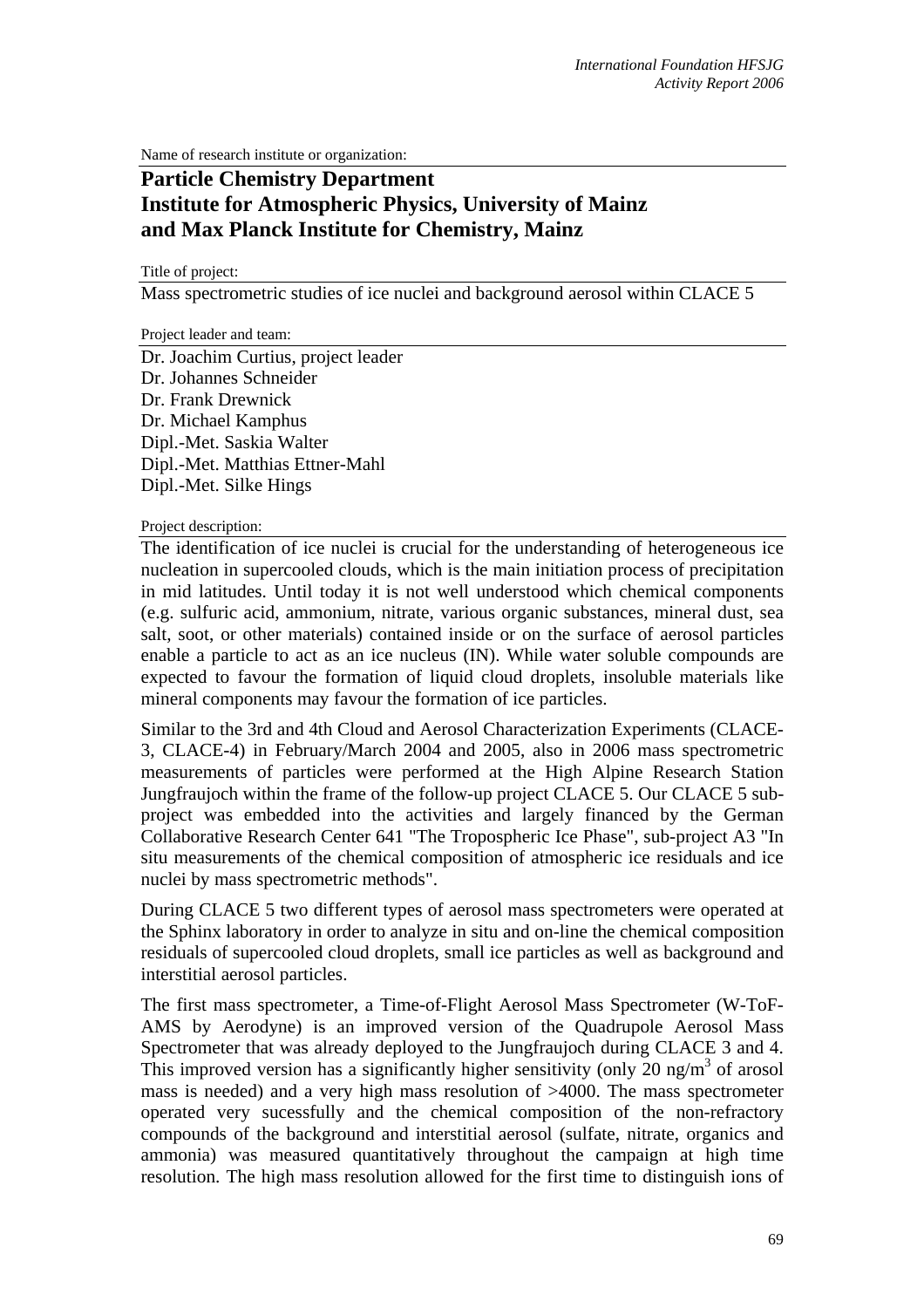different chemical composition but identical integer m/z ratio: for example, the ions of  $C_2H_3O^+$  and  $C_3H_7^+$  at m/z 43.0184 and 43.0551 were clearly separated and this separation allows to analyze the degree of oxidation of the organic aerosol fraction. The W-ToF-AMS also provided successful measurements of ice residuals. These measurements confirmed our findings from CLACE 3 and 4 that the ice residuals contain only very low amounts of non-refractory material, suggesting that ice nuclei are mainly composed of refractory substances such as mineral dust and soot.

The second mass spectrometer, a Single Particle Laser Ablation Time-of-Flight Mass Spectrometer (SPLAT), analyzes individual particles in the size range of 500-3000 nm diameter. This mass spectrometer has been developed by our group in recent years and it was deployed to the field only for the second time for CLACE 5. Generally, the instrument worked very well and provided mass spectra from more than 1200 individual particles during the campaign. As the instrument is still in a developmental phase its performance was considered very good. The mass spectra revealed various kinds of particles, including mineral dust particles, organic particles, sulfate and nitrate particles, etc.. During CLACE 5 the measurement of ice residuals was not yet successful because the ice residual concentrations were to low for the SPLAT mass spectrometer.

For this reason numerous improvements and optimizations of the SPLAT were implemented during the rest of the year 2006. Here, especially the lowering of the smallest detectable aerosol particle diameter from 500 to below 300 nm represents a substantial improvement. Therefore we are now very confident that we will be able to analyze ice residuals with the SPLAT during CLACE 6.

Key words:

Aerosol chemical composition, ice nuclei chemical composition, aerosol mass spectrometry

Internet data bases:

An FTP server for internal use of CLACE participants has been established

Collaborating partners/networks:

ift Leipzig (Dr. Stephan Mertes), PSI (Dr. Ernest Weingartner), ETH Zürich (Dr. Daniel Cziczo), Tech Univ. Darmstadt (Dr. Martin Ebert),

Scientific publications and public outreach 2006:

**Conference papers (for 2006, concerning previous CLACE campaigns)** 

Bower, K., P. Connolly, J. Cozic, B. Verheggen, E. Weingartner, M. Ebert, A. Worringen, S. Mertes, J. Schneider, and S. Walter, Counterflow virtual impactor based collection of small ice particles in mixed-phase clouds for the physico-chemical characterization of tropospheric ice nuclei, *oral presentation at the International Aerosol Conference, St. Paul, U.S.A.*, 10 - 15 Sept., 2006.

Schneider, J., S. Walter, J. Curtius, S. Borrmann, S. Mertes, E. Weingartner, B. Verheggen, J. Cozic, and U. Baltensperger, Chemical composition measurements of ice nuclei in mixed phase tropospheric clouds during the cloud and aerosol characterization experiments CLACE, *oral presentation at the International Aerosol Conference, St. Paul, U.S.A.*, 10 - 15 Sept., 2006.

E. Weingartner, B. Verheggen, J. Cozic, M. Gysel, S. Sjogren, J.Duplissy, U. Baltensperger, U. Lohmann, S. Mertes, K.N. Bower, M. Flynn, P. Connolly, J.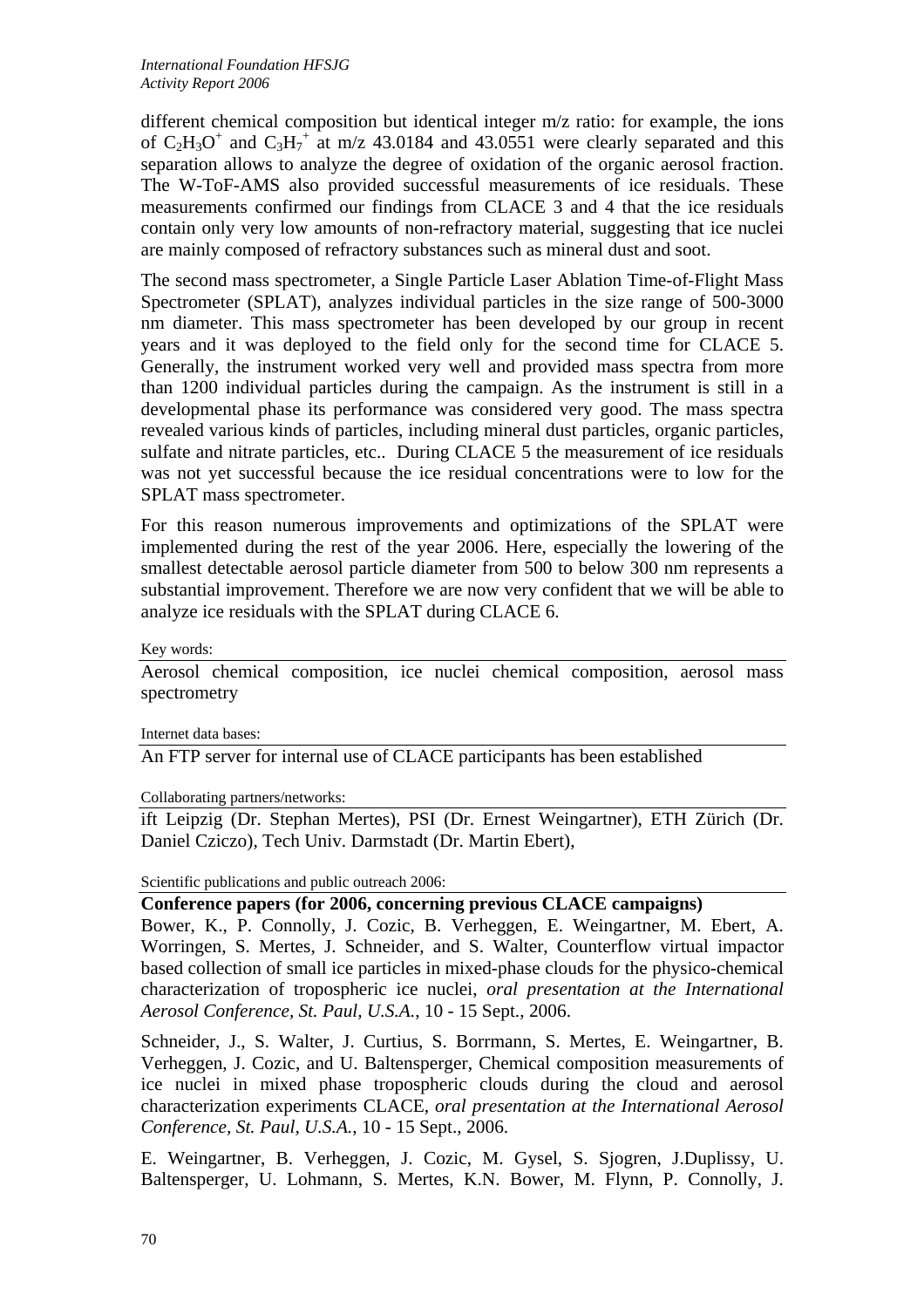Crosier, M. Gallagher, H. Coe, T. Choularton, S. Walter, J. Schneider, J. Curtius, S. Borrmann, A. Petzold, M. Ebert, M. Inerle-Hof, A. Worringen, S. Weinbruch, E. Fries, E. Starokozhev, W. Püttmann, W. Jaeschke, M. Vana, A. Hirsikko, E. Tamm, P. Aalto, M. Kulmala, Aerosol-Cloud Interactions in the Lower Free Troposphere as Measured at the High Alpine Research Station Jungfraujoch in Switzerland, *oral presentation at the International Aerosol Conference, St. Paul, U.S.A.*, 10 - 15 Sept., 2006.

Mertes, S., B. Verheggen, S. Walter, M. Ebert, P. Connolly, J. Schneider, K. N. Bower, J. Cozic, A. Worringen, and E. Weingartner, Physico-chemical Characterisation of Ice Particle Residuals in Tropospheric Mixed-phase Clouds, *oral presentation at the 12th Conference on Cloud Physics*, Madison, U.S.A, 10 –14 July 2006.

Walter, S., J. Schneider, N. Hock, J. Curtius, S. Borrmann, S. Mertes, E. Weingartner, B. Verheggen, J. Cozic und U. Baltensperger, Massenspektrometrische Analyse der Residualpartikel von Eiswolken auf dem Jungfraujoch, Fachvortrag DPG-Frühjahrstagung, Umweltphysik, Heidelberg, 2006.

Kamphus, M., M. Ettner-Mahl, F. Drewnick, J. Curtius, und S. Borrmann, Entwicklung und Charakterisierung eines Einzelpartikel- massenspektrometers für die Untersuchung von Eiskeimen, Posterbeitrag 39. Jahrestagung der Deutschen Gesellschaft für Massenspektrometrie DGMS, P5-08, Mainz, 2006.

Address:

Institute for Atmospheric Physics University of Mainz J.-J.-Becherweg 21 55099 Mainz Germany

Contacts: Joachim Curtius Tel.: +49 6131 39 22862 Fax: +49 6131 39 23532 e-mail: curtius@uni-mainz.de URL: http://www.staff.uni-mainz.de/curtius/CLACE5.html http://www.sfb641.uni-frankfurt.de/index.html http://www.staff.uni-mainz.de/curtius/